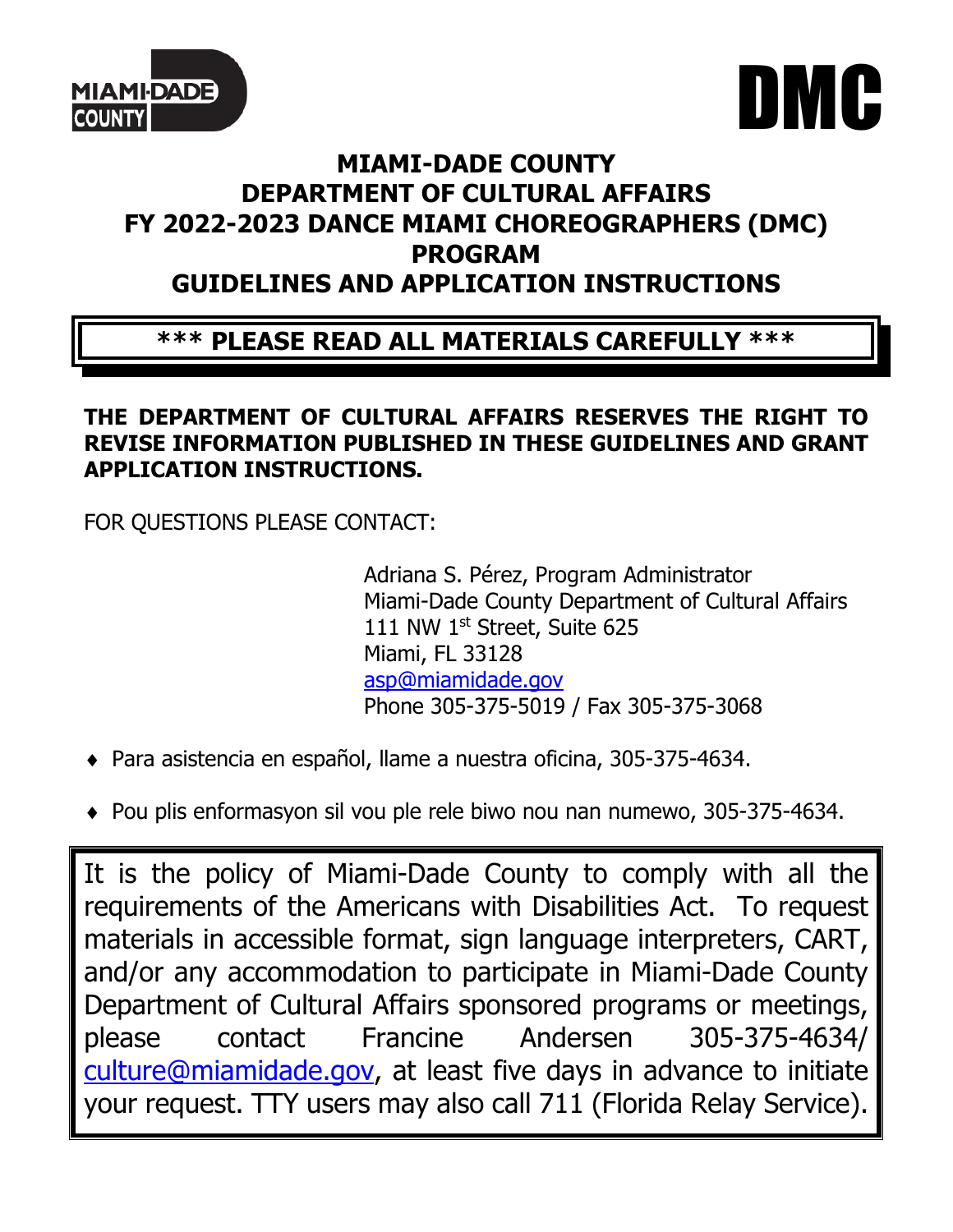# **PROGRAM OBJECTIVE**

Funded by Miami-Dade County, Dance Miami provides non-matching awards of \$10,000 on a competitive basis to nurture the artistic development of Miami-Dade County-based professional choreographers for the creation of new work in all dance forms, including modern dance, ballet and folk. Local choreographers, who have an established body of work, are invited to submit work samples for review by a national panel for selection.

If awarded, it is strongly recommended that the artist consult his/her own tax advisor or the Internal Revenue Service to determine his/her tax liability.

#### **ELIGIBILITY**

To be eligible to apply, a **professional choreographer** (defined as a person who has created a recognized body of original choreographic works over a sustained period of time, and who is striving to achieve the highest level of professional recognition; someone who creates, on an ongoing basis, original dance works and pursues this work as a means of livelihood) must:

- reside currently in Miami-Dade County, must have resided and worked in Miami-Dade County for at least one year at the time of application, and intends to remain a resident of Miami-Dade County during the program's fiscal year period, at a minimum; and
- be over 18 years of age.

Proof of residency in Miami-Dade County, beginning not later than one year prior to the application deadline date, through one of the acceptable forms of documentation defined by the Department, is required upon selection and prior to execution of an award agreement. Recipients who do not remain residents of Miami-Dade County during the program's fiscal year, at a minimum, may be required to forfeit the award. Professional artists returning to school to pursue undergraduate or graduate degrees are eligible. Non-professional students pursuing undergraduate or graduate degrees, non-professionals who engage in dance as a hobby, or employees of Miami-Dade County are *NOT* eligible. All of the conditions, stipulations and requirements outlined in these guidelines also apply to and govern the agreements to be entered into with selected award recipients.

#### **ARTISTS SELECTED TO RECEIVE A DANCE MIAMI CHOREOGRAPHERS AWARD FOR THREE CONSECUTIVE YEARS MUST WAIT ONE YEAR BEFORE RE-APPLYING TO THE PROGRAM**.

#### **DEADLINES**

#### **Application Deadline:**

For application and deadline schedule information, visit the Dance Miami Choreographers (DMC) award program information page at:

#### <http://www.miamidadearts.org/dance-miami-choreographers-dmc-program>

Choreographers are encouraged to complete the application process at least 72 hours in advance of the application deadline to ensure successful submittal. Late applications **cannot** be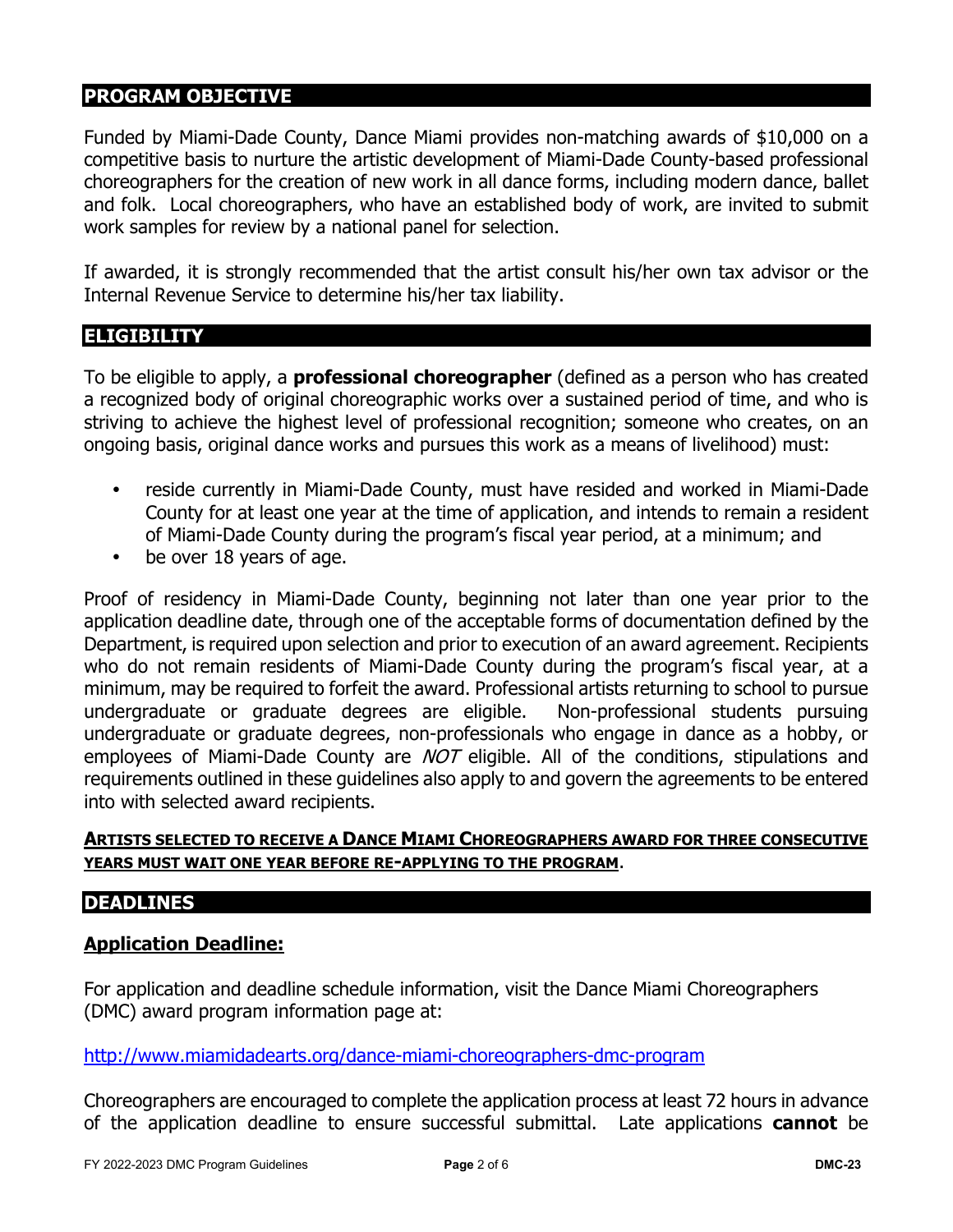accepted. At precisely 11:59 PM on the deadline date the online grant system will automatically close the application system. Choreographers who fail to complete the submittal process by this deadline will be locked out of the system and deemed ineligible. Applications submitted by any other means are not acceptable. **DMC has no corrections period.** Applications and support material will be reviewed by the members of the panel as originally submitted.

# **APPLICATION INSTRUCTIONS**

**The Dance Miami Choreographers (DMC) program is utilizing an online application process through the Department's website.** Please visit [www.miamidadearts.org](http://www.miamidadearts.org/) and click on the GRANTS / SURVEYMONKEY APPLY tab to access the DMC program guidelines and application.

#### **Pre-Grant Submission Consultations:**

All DMC applicants **must** schedule a consultation with Department staff, either in person or by telephone, no later than one week prior to the deadline. There are no exceptions to this requirement. Please contact Adriana S. Pérez, Program Administrator via email at [asp@miamidade.gov](mailto:asp@miamidade.gov) to schedule a consultation.

#### **Application Process:**

To apply, applicants must complete a Grant Eligibility and Request Form **and** be deemed eligible to apply by the program's Grant Administrator before accessing the DMC Application form. The application form must be completed in its entirety and successfully submitted no later than the program deadline in order to be considered for funding by the panel.

If you have questions or need assistance accessing the online application, please contact Adriana S. Pérez, Program Administrator via email at [asp@miamidade.gov.](mailto:asp@miamidade.gov)

# **TECHNICAL REQUIREMENTS**

# **TO SATISFY THE PROGRAM'S TECHNICAL REQUIREMENTS, APPLICANTS:**

- **MUST** ATTEND A PRE-GRANT CONSULTATION (asp@miamidade.gov for appointment).
- **MUST** COMPLETE THE ENTIRE ONLINE APPLICATION PROCESS.
- **MUST** SUBMIT A COMPLETE AND SELF-SUFFICIENT APPLICATION AND SUPPORT DOCUMENTS.
- **MUST** MAKE CERTAIN YOUR SUBMISSION IS COMPLETED NO LATER THAN 11:59 PM ON THE DEADLINE DATE USING THE ONLINE APPLICATION GRANT SYSTEM.
- **MUST** ANSWER ALL QUESTIONS COMPLETELY.
- **MUST** PRINT A COPY OF THE COMPLETED APPLICATION AND ANY SUPPORT MATERIALS FOR YOUR RECORDS.
- **MUST** PROVIDE PROOF OF RESIDENCY IN MIAMI-DADE COUNTY FOR AT LEAST ONE YEAR PRIOR TO APPLICATION DEADLINE (IF AWARDED)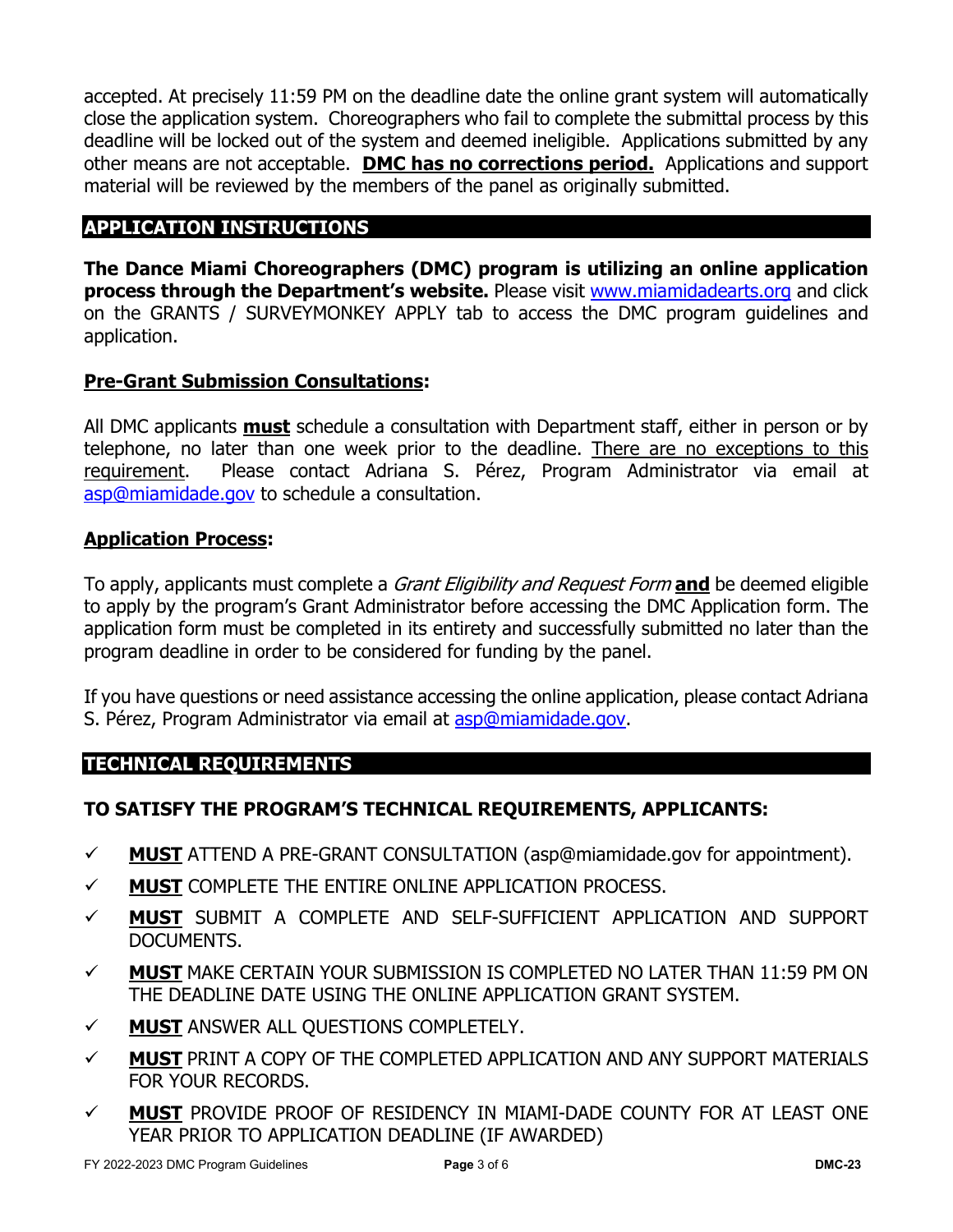- **MUST** UPLOAD WORK SAMPLES: THREE (3) OR FOUR (4) SAMPLES OF DIFFERENT WORKS PREMIERED WITHIN THE LAST 4 YEARS FOR PANEL REVIEW. EACH SAMPLE MUST BE CONTINUOUS (I.E., NON-EDITED AND INCLUDING NO SPECIAL EFFECTS SUCH AS DISSOLVES, FREEZE-FRAMES, ETC.) FOR A TOTAL DURATION OF NO MORE THAN 10 MINUTES IN LENGTH.
- $\checkmark$  *CANNOT* SUBSTITUTE AN APPLICATION WITH A SELF-CREATED OR SCANNED FORM. FAXED, MAILED, E-MAILED OR HAND DELIVERED APPLICATIONS WILL NOT BE ACCEPTED.

#### **GRANT PAYMENTS**

If awarded, artists will be paid after the Clerk of the Board certifies and confirms the Miami-Dade County Budget Ordinance, and grant award contracts are fully and duly executed.

Payments are anticipated to be released no earlier than December of the fiscal year in which the award was granted. Awards will not be released until all completed prior year final reports have been received and deemed complete. Final reports are due no later than 45 days after grant project completion. All funding allocations are subject to the availability of funds.

# **A DANCE MIAMI CHOREOGRAPHERS AWARD CARRIES NO COMMITMENT FOR FUTURE SUPPORT BEYOND THE TIME OF THE PROGRAM, PROJECT OR EVENT.**

# **SELECTION PROCESS AND EVALUATION CRITERIA**

Submissions will be judged by a panel of national dance experts. To arrive at the finalists, the panel will take into account each applicant's level of professional involvement based on the body of choreographic work as evidenced by the submitted work samples and support materials. All samples of your work submitted for review must have been completed within the four consecutive years prior to the application date. Failure to comply with this condition will result in disqualification.

Submissions will be judged by the following general criteria:

- Degree of artistic excellence
- Evidence of an established, recognized body of original work over a sustained period of time

Award recipients must agree to remain active professionally and continue to create new choreography during the period of their award, at a minimum. Prior to the end of the fiscal year in which the award is granted, new work developed by the recipient during the award period is to be performed in a venue located within Miami-Dade County which is fully accessible to the public; these performances must be publicized to the general public. **Award recipients must notify the Department's program administrator in writing at least three weeks in advance of a scheduled public performance.**

#### **PUBLICITY AND CREDIT REQUIREMENTS**

The Grantee must include the following credit line in all promotional and marketing materials related to this grant including websites, news and press releases, public service announcements,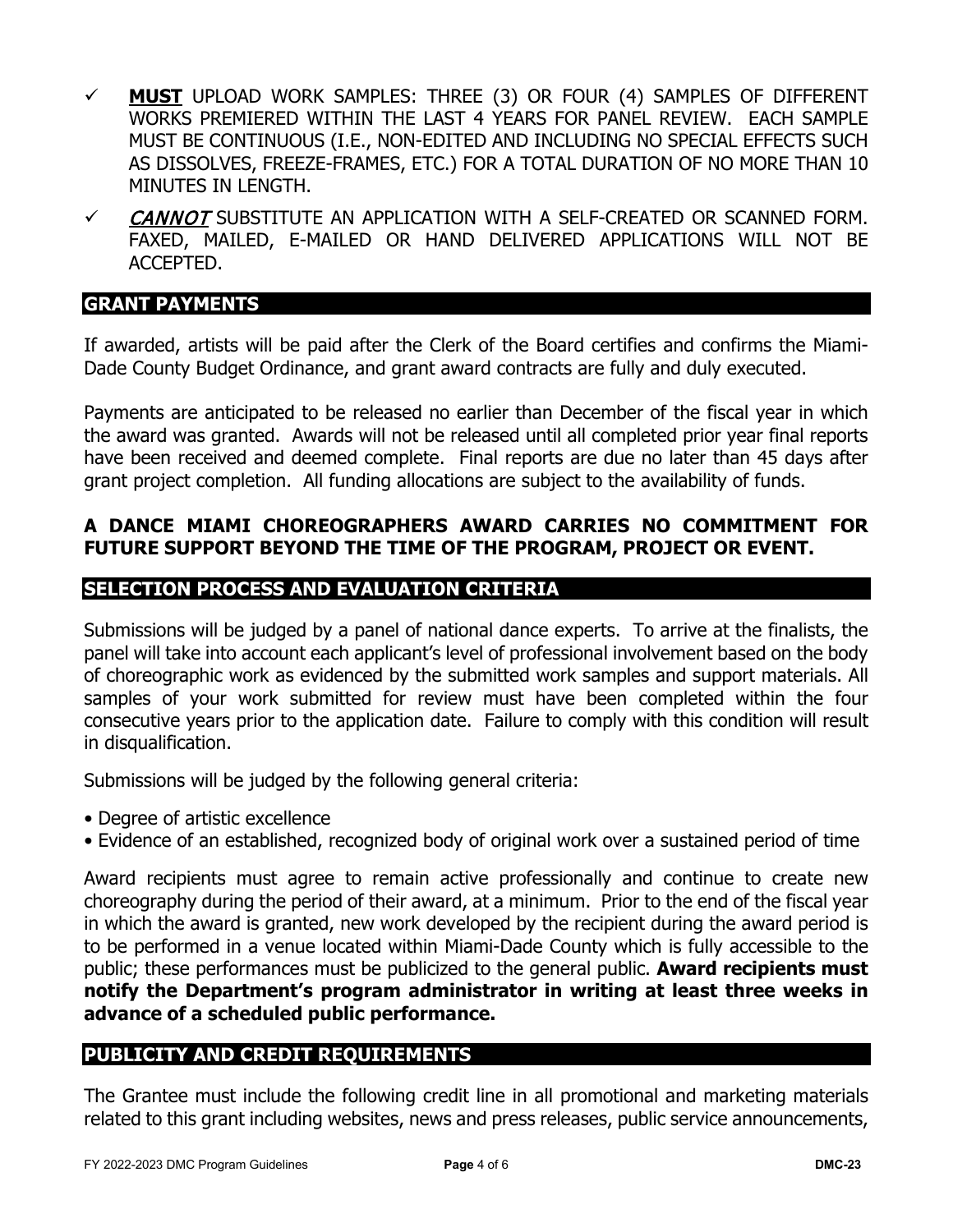broadcast media, event programs, and publications: **"With the support of the Miami-Dade County Department of Cultural Affairs and the Cultural Affairs Council, the Miami-Dade County Mayor and Board of County Commissioners."** For radio or television broadcast, we require the following voice-over language: **"This program is supported in part by the Miami-Dade County Department of Cultural Affairs."** For television broadcast, display of the County logo and the [www.miamidadearts.org](http://www.miamidadearts.org/) web address is required. The grantee must also use the County's logo in marketing and publicity materials, including but not limited to newsletters, press releases, brochures, fliers, websites or any other materials for dissemination to the media or general public. The County logo is available at [www.miamidadearts.org](http://www.miamidadearts.org/) under Grantee Resources. Grantees are required to credit the County's support in any communications about the grant-funded project on social media platforms using @MiamiDadeArts and #MiamiDadeArts.

By accepting County funds, the grantee is required to recognize and acknowledge Miami-Dade County's grant support in a manner commensurate with all contributors and sponsors of its activities at comparable dollar levels.

In addition, grantees receiving funds through the YEP, SAS-C and AKI grant programs must include The Children's Trust logo and the following statement in all materials related to the grant project, including but not limited to newsletters, press releases, brochures, fliers, websites or any other materials for dissemination to the media or general public:

**"The (insert event/program name) is funded by The Children's Trust. The Children's Trust is a dedicated source of revenue established by voter referendum to improve the lives of children and families in Miami-Dade County by making strategic investments in their future."** To download an electronic version of The Children's Trust logo, please go to: [The Children's Trust Media Kit & Logos.](http://www.thechildrenstrust.org/providers/news/media-kit)

Note: In cases where funding by The Children's Trust represents only a percentage of the grantee's overall funding, the above language can be altered to read "The (insert event/program name) is funded in part by The Children's Trust…"

# **COMPLIANCE AND LIABILITY**

A Final Report is required within forty-five (45) days of the project completion date. All documents submitted to the Miami-Dade County Department of Cultural Affairs at any stage of the grant cycle process, including electronic submissions, are subject to the State of Florida Public Records Law, Chapter 119, Florida statutes. (Section119.011(12), Fla. Stat.).

Funded activities must take place within the County's fiscal year for which they are approved (October 1 - September 30). All funding recommendations are contingent upon approval of the Department of Cultural Affairs' budget by the Miami-Dade County Mayor and Board of County Commissioners and are subject to the availability of funds. **Grant awards will be available for release during the County's fiscal year in which the grant was awarded, October 1 - September 30. Grant awards will not be released until all final reports for previous years' funding from all Department programs are received.**